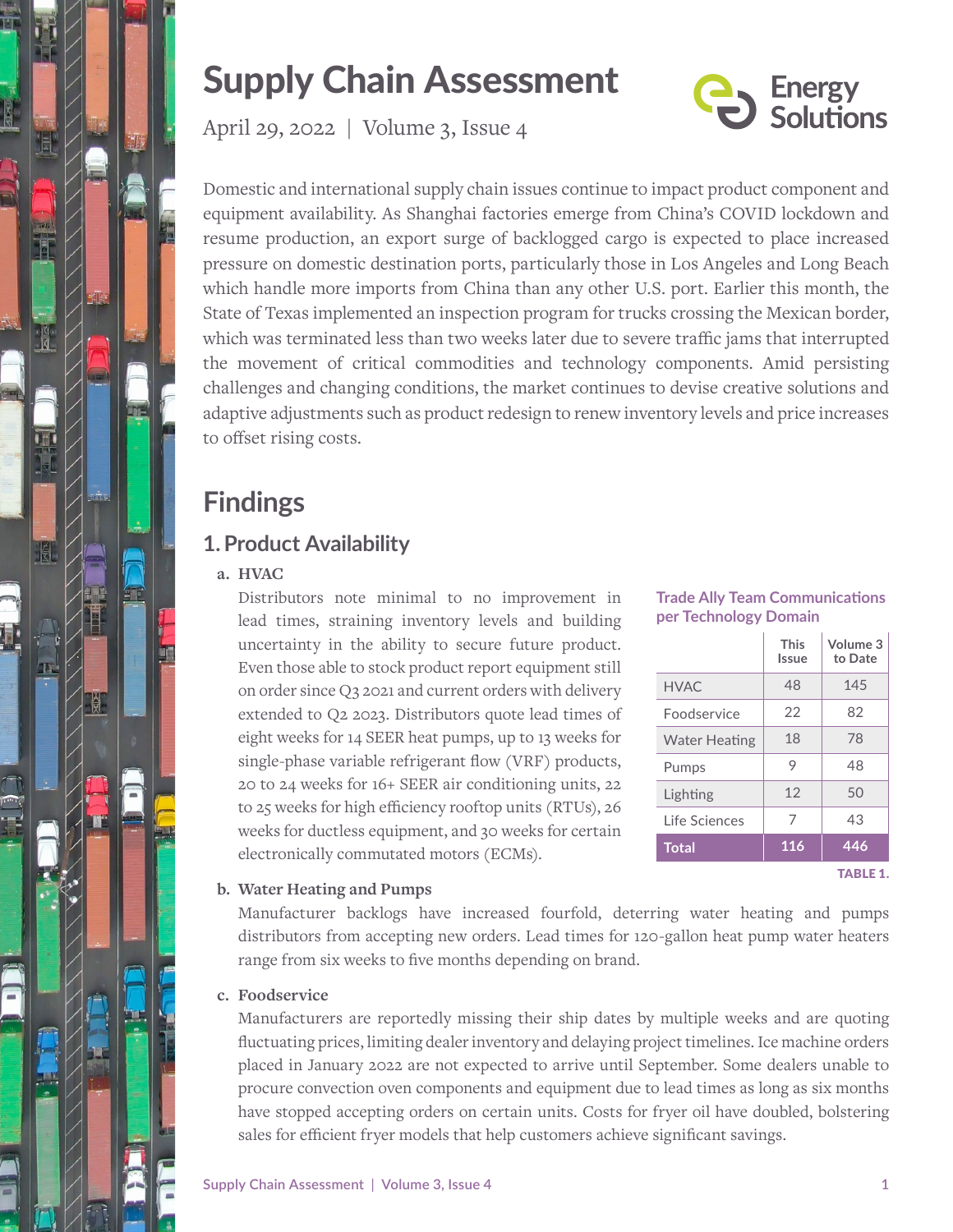#### **d. Lighting**

A major manufacturer will raise prices on traditional lamps, ballasts, and LED tube drivers beginning June 1st due to persisting inflationary pressures, component availability issues, and transportation challenges. Redesigning lighting and controls products based on available components has allowed manufacturers to ensure product output and even grow their sales amid supply chain restrictions.

#### **e. Life Sciences**

A major manufacturer reported that the lead time of a frequently quoted ultra-low temperature freezer (ULT) product dropped from nine to seven weeks over the course of a week. They expect lead times to either remain steady or improve over the upcoming months.

## **2.Equipment Sales**

#### **a. HVAC**

Multiple manufacturers have announced price increases of up to 9% across their residential and commercial equipment effective May 2022. New construction and retrofit sales for high efficiency equipment are forecasted to grow.

#### **b. Water Heating**

Despite at least five instances of manufacturer price increases in 2021 and an overall 48% increase in water heater costs, a major distributor anticipates pricing to stabilize through November 2022.

#### **c. Foodservice**

Dealers forecast strong sales through 2023 due to growing customer demand. In addition to equipment replacement needs, customers that have embraced outdoor dining long-term are purchasing more equipment to accommodate their increased capacity. However, some dealers are reporting a pause in hiring sales staff due to a shortage of warehouse staff necessary to fulfill orders. One dealer reports one in four of their locations is short-staffed.

#### **d. Life Sciences**

While industry activity overall is slower in 2022 compared to 2021, demand remains strong in the biotechnology and pharmaceutical sectors. Some manufacturers anticipate higher sales rates as the year progresses, with the help of program incentives to offset rising costs and drive large volume quotes.

## **3. Service Providers / Contractors**

#### **a. HVAC**

- **i.** Faced with delayed shipments and rising component costs, contractors have observed impacted project timelines and are seeing equipment repairs prioritized over replacement. Limited supply of flexible ductwork and increased ducting costs are bringing residential new construction (RNC) projects to a standstill, although RNC sales are expected to improve in Q2.
- **ii.** The Biden Administration introduced an initiative to improve indoor air quality as part of the National COVID-19 Preparedness Plan. There is planned funding for state and local governments and school districts to reinforce their air ventilation and filtration systems, and HVAC equipment upgrade projects are anticipated to increase.